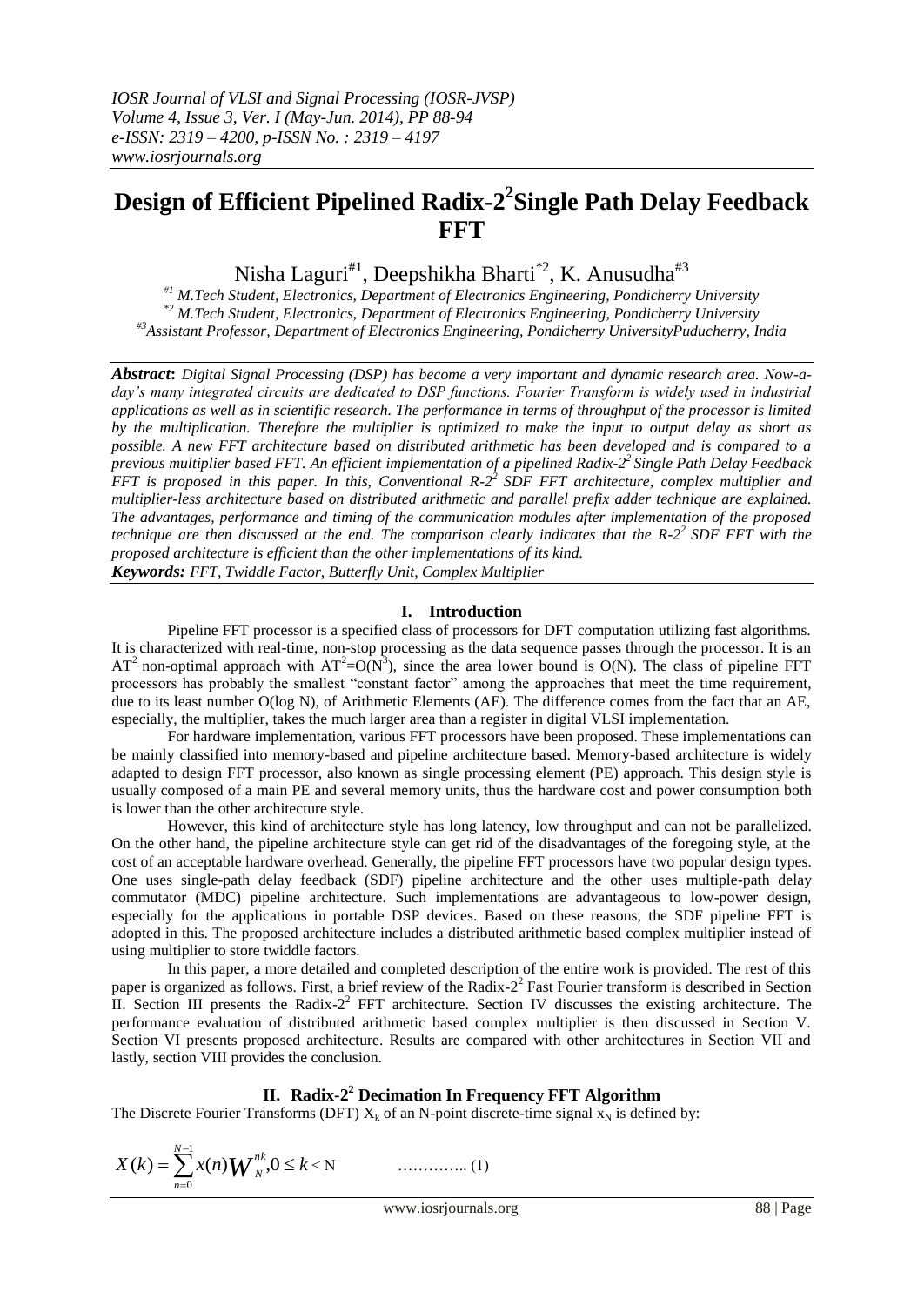Where  $W_N$  denotes the primitive  $N^{th}$  root of unity, with its exponent modulo N,  $x(n)$  is the input sequence and X (k) is the DFT. Applying a 3-dimensional linear index map.

$$
n = \left\langle \frac{N}{2} n_1 + \frac{N}{4} n_2 + n_3 \right\rangle_{N}
$$
  

$$
k = \left\langle k_1 + 2k_2 + 4k_3 \right\rangle_{N}
$$
............ (2)

And Common factor algorithm (CFA) to derive a set of 4 DFTs of length N/4 as,

$$
X(k_1 + 2k_2 + 4k_3) = \sum_{n_3=0}^{N-1} [H(k_1, k_2, n_3) W_N^{n_3(k_1 + 2k_2)}] W_{\frac{N}{4}}^{n_3k_3}
$$
\n
$$
\dots \dots \dots (3)
$$

where  $n_1, n_2, n_3$  are the index terms of input sample 'n' and  $k_1, k_1, k_2, k_3$  are the index terms of the output sample 'k' and where  $H(k_1k_2k_3)$  is expressed in equation (4).

$$
H(k_1, k_2, n_3) = \left[x(n_3) + (-1)^{k_1}x\left(n_3 + \frac{N}{2}\right)\right] + (-1)^{(k_1+2k_2)}\left[x\left(n_3 + \frac{N}{4}\right) + (-1)^{k_1}x\left(n_3 + \frac{3N}{4}\right)\right]
$$
  
\n
$$
\dots \dots \dots \dots (4)
$$

.

Above equation (4) represents the first two stages of butterflies with only trivial multiplications in SFG, as BFI and BFII. Full multipliers are required after the two butterflies in order to compute the product of the decomposed twiddle factor  $W_n^{n_s(k_1+2k_2)}$  $a^{3}(k_1+2k_2)$  in equation (3).

Applying this CFA procedure recursively to the remaining DFTs of length N/4 in equation (3), the complete radix-2<sup>2</sup>Decimation-in-frequency (DIF FFT) algorithm is obtained. The corresponding FFT signal flow graph for N=16 is shown in Figure1, where small diamonds represent trivial multiplication by- $W_{N}^{N/4} = -j$  $N^{1/4}_{N} = -j,$ it involves only real-imaginary swapping and sign inversion.



**Figure 1: Radix-2 <sup>2</sup> DIF FFT flow graph for N=16**

# **III. Radix- 2 <sup>2</sup>FFT Architecture**

Mapping radix-2<sup>2</sup> DIF FFT algorithm derived to the radix-2 SDF architecture, a new architecture of R- $2<sup>2</sup>$  SDF approach is obtained. Figure 1 outlines an implementation of the Radix- $2<sup>2</sup>$  SDF signal flow graph for N=16, note the similarity of the data-path to R2SDF and the reduced number of multipliers. The implementation uses two kinds of butterflies; one identical to that in the R2SDF, the other contains also the logic to implement the trivial twiddle factor multiplication.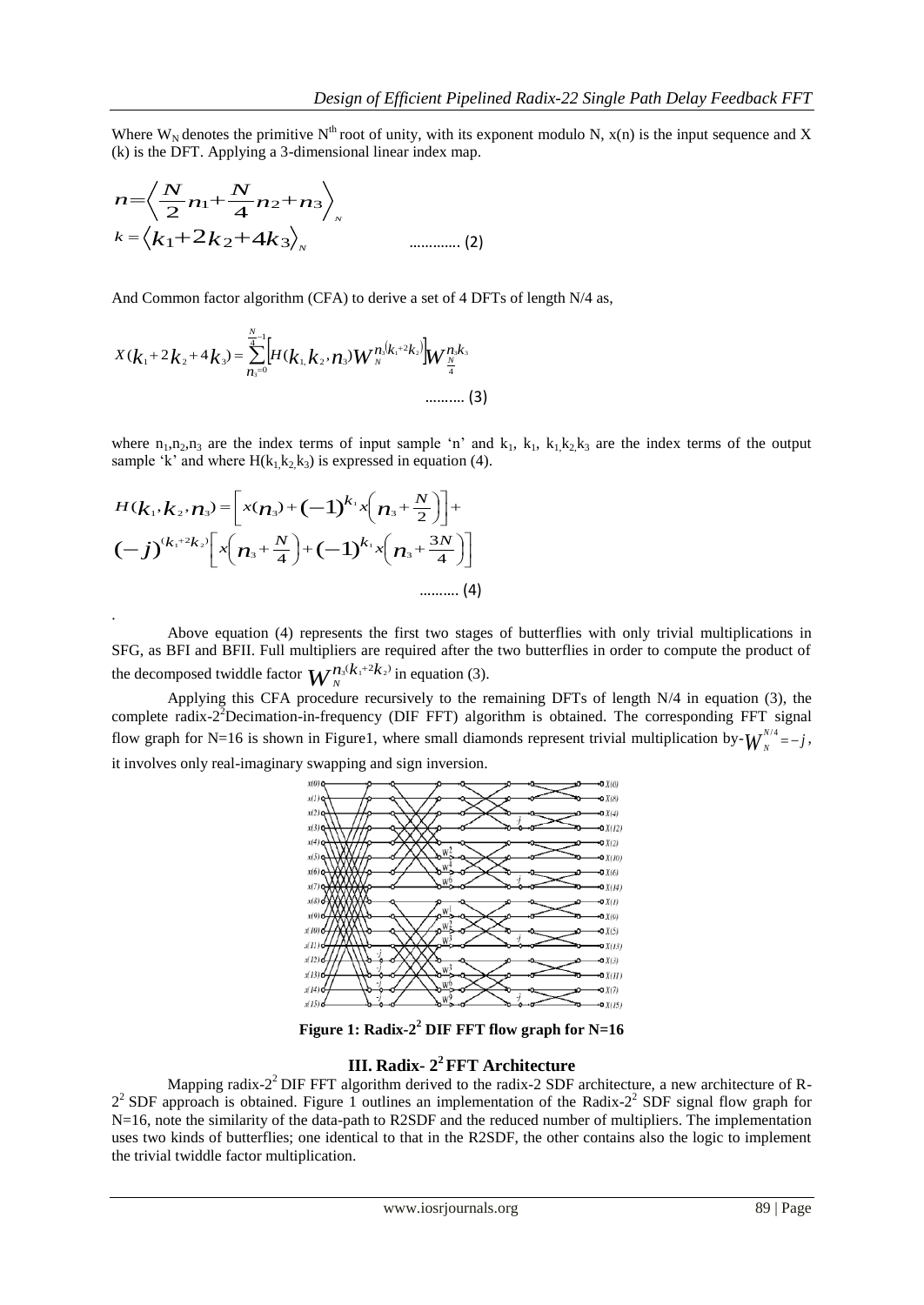Due to the spatial regularity of Radix- $2<sup>2</sup>$  algorithm, the processor's synchronization control is very simple. A (log2N)-bit binary counter serves two purposes: synchronization controller and address counter for twiddle factor reading in each stage. With the help of butterfly structures shown in Figure 3, the scheduled operation of the  $R-2^2$  SDF processor in Figure 2 is as follows.

On first N/2 cycles, the 2-to-1 multiplexers in the first butterfly module switch to position "0", and the butterfly is idle. The input data from left is directed to the shift registers until they are filled. On next N/2 cycles, the multiplexers switch to position "1", the butterfly computes a 2-point DFT with incoming data and the data stored in the shift registers.

$$
Z1(n) = x(n) + x\left(n + \frac{N}{2}\right)
$$
  

$$
Z1\left(n + \frac{N}{2}\right) = x(n) - x\left(n + \frac{N}{2}\right)0 \le n < \frac{N}{2}
$$
 ..... (6)

The butterfly outputs  $Z_1(n)$  and  $Z_1(n + N/2)$  are computed according to the equation.  $Z_1(n)$  is sent to apply the twiddle factors, and  $Z1(n + N/2)$  is sent back to the shift registers to be "multiplied" in still next N/2 cycles when the first half of the next frame of time sequence is loaded in. The operation of the second and third butterfly is similar to that of the first one, except the "distance" of butterfly input sequence are just N/4 and the trivial twiddle factor multiplication has been implemented by real-imaginary swapping with a commutator and controlled add/subtract operations, which needs two bit control signal from the synchronizing counter. Data then goes through a full complex multiplier. Further processing repeats this pattern with the distance of the input data decreases by half at each consecutive butterfly stages. After N-1 clock cycles, the result of complete DFT transform streams out to the right, in bi-transversed order. The next frame of transform can be computed without pausing due to the pipelined processing of each stage.



**Figure 2: Radix-2 <sup>2</sup>SDF pipeline FFT architecture**



**Figure 3: Butterfly Structure-I**



**Figure 4: Butterfly Structure-II**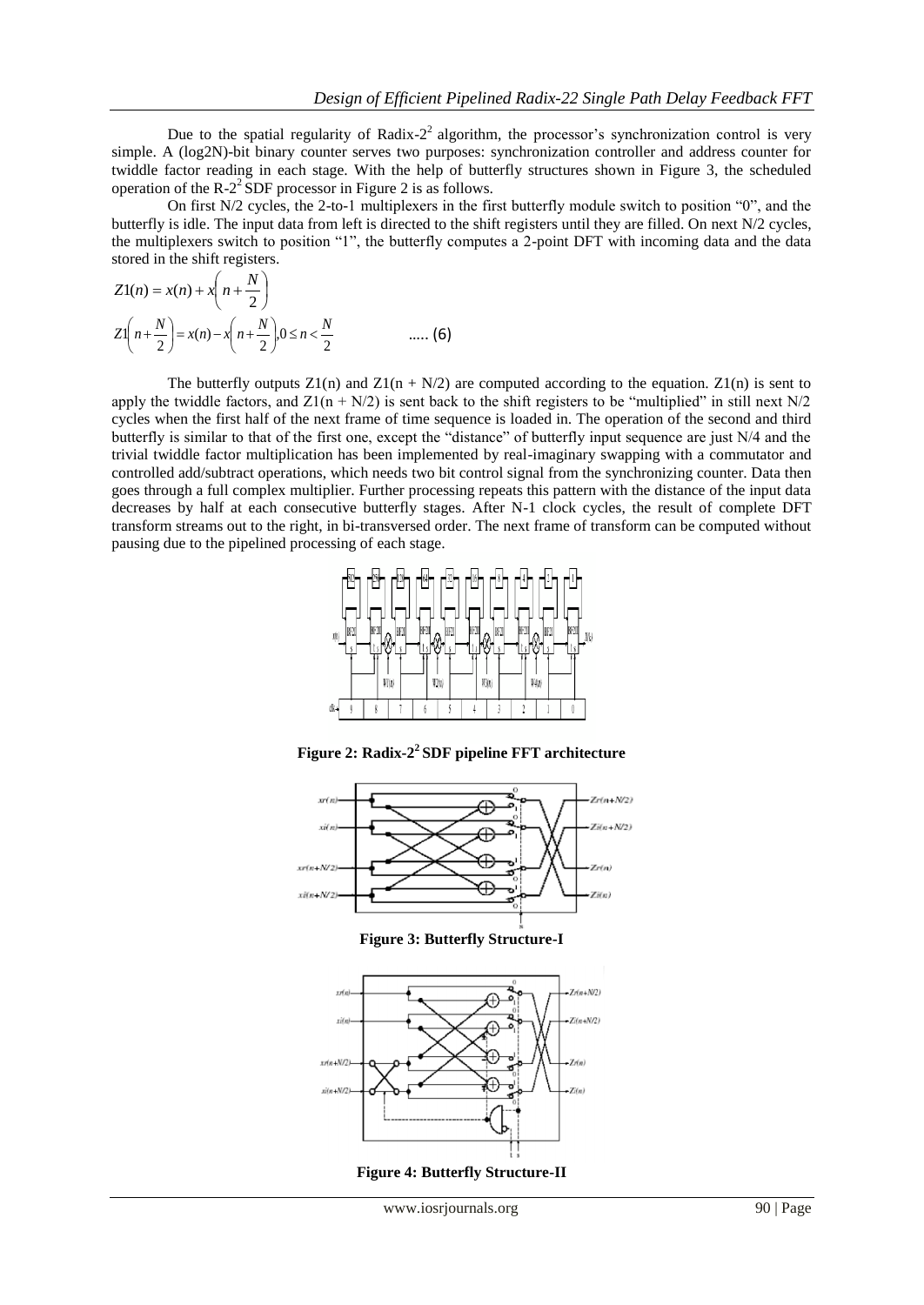#### **IV. Existing Architecture**

Traditional hardware implementation of FFT/IFFT processors usually employs a ROM to look up the wanted twiddle factors, and the word length of complex multipliers to perform FFT computation. However, this introduces more hardware cost, thus a bit-parallel complex multiplication scheme is used to improve the foregoing issue.

Since the twiddle factors have a symmetric property, the complex multiplications which are used in the FFT computation can be one of the following three operation types-

$$
W_{N}^{k}(a+jb) = W_{N}^{k-\left(\frac{N}{4}\right)}(b-ja), N/4 < k < N/2
$$
  
...... (7)  

$$
W_{N}^{k}(a+jb) = -W_{N}^{k-\left(\frac{N}{2}\right)}(b-ja), N/2 < k < 3N/4
$$
..... (8)

$$
W_{N}^{k}.(a+jb) = -W_{N}^{k} \binom{N}{2} (b-ja) . 3N / 4 < k < N .... (9)
$$

Given the above three equations, any twiddle factor can be obtained by combination of these twiddlefactor primary elements. In other words arbitrary twiddle factor used in FFT can utilize these operation types to derive the wanted value, thus can significantly reduce the size of ROM used to store the twiddle factors.



**Figure 5: Conventional Complex Multiplier**

Booth multiplication algorithm has been used for complex multipliers. Thus the overall latency of the real-time implementation varies as the processing word length changes.

## **V. Distributed Arithmetic Method for Complex Multiplication**

In this section, complex multiplication operation using DA is explained. DA can be used to implement multiplication operation if either the multiplicand or the multiplier value is fixed. It stores the possible combinations of fixed operand in ROM and suitable combination is added and shifted with respect to bits of other operand. The method for DA base complex multiplication can be summarized as:

$$
Z_{R}+jZ_{I}=(B_{R}+jB_{I})^{*}(T_{R}+jT_{I})
$$
  
Where  $Z_{R}=B_{R}T_{R}-B_{I}T_{I}$   
 $Z_{I}=B_{R}T_{I}+B_{I}T_{R}$ 

It shows that 4 real multiplications and 2 real additions are required to compute  $Z_R$  and  $Z_I$ . But these equations can be considered as one "multiply and accumulate operation

*c x<sup>k</sup> k k k <sup>y</sup>* 1 …………. (11)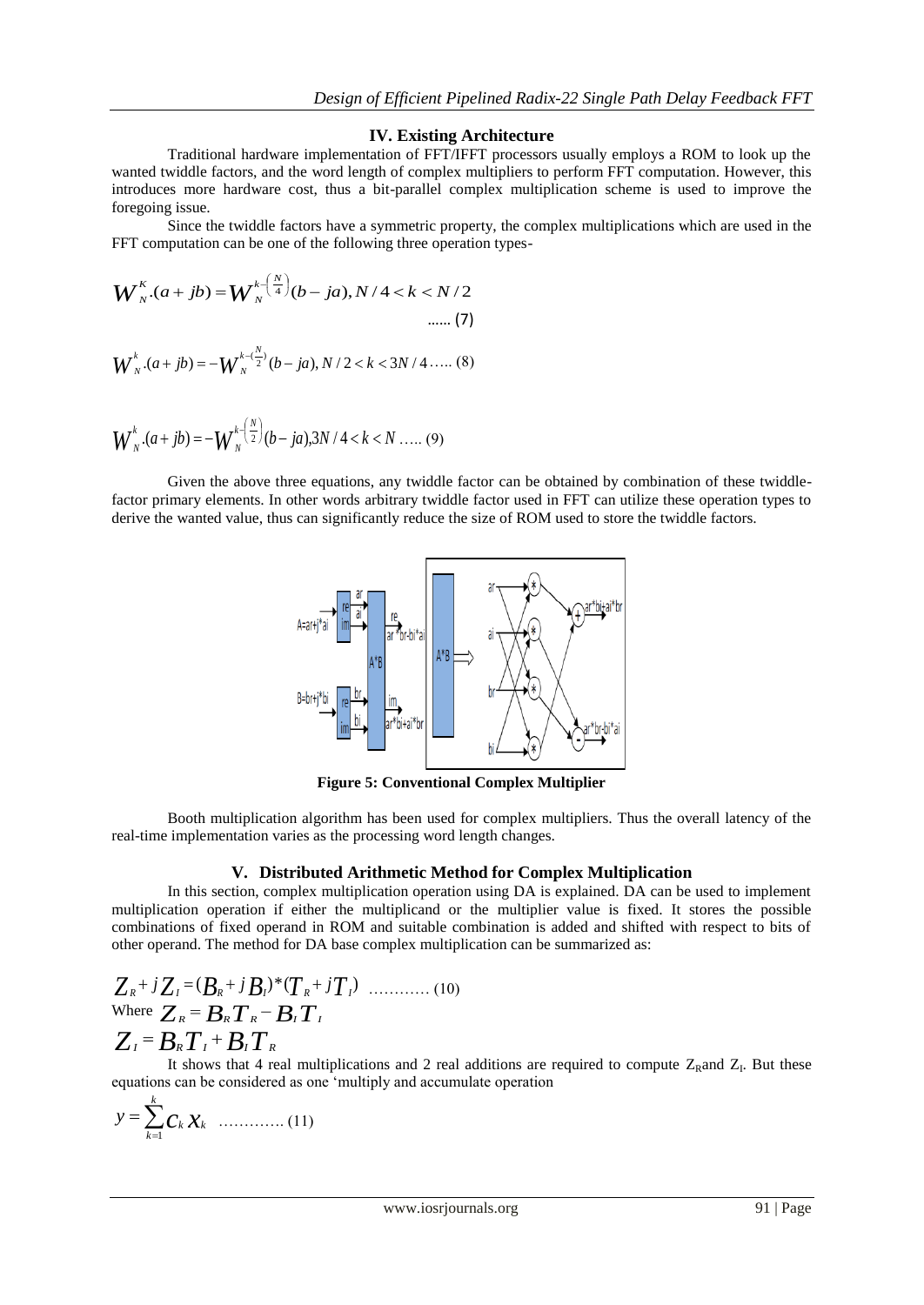Let,  $C_k$  are fixed coefficients and  $x_k$  are the input words. If  $x_k$  is M-bit fractional number in 2's complement form then it can be expressed in following form-

$$
\chi_{k} = -b_{k0} + \sum_{m=1}^{M-1} b_{km} 2^{-m} \dots \dots \dots \dots \dots \dots (12)
$$

**VI. Proposed Architecture**



**Figure 6: DA based complex multiplier**

In proposed architecture a pipelined Radix-2<sup>2</sup>SDF FFT unit is designed without using multipliers. All the complex multiplications required for this type of FFT are implemented using Distributed Arithmetic (DA) technique.

The detailed architecture for complex multiplier is shown in above Figure 6. The real and imaginary parts of incoming words  $B_R$  and  $B_I$  are stored in two 8 bits wide parallel in serial out register. Shifting is carried out starting from LSB to MSB.

Each output bit of these two registers is used as address lines of the ROMs. The ROM stores precalculated outcomes for both  $Z_R$ and  $Z_I$ . The size of each ROM is 4×8. One of the input to the 2:1 MUX is directly fed from the output of ROM and the other input to MUX is inverted. Input and output bit width for MUX is also 8 bits. The select line of MUX is 'cin' signal and it remains as '0' till the MSB arrives at output. If select line 'cin' of Mux is 1, it selects inverted output from ROM and it is added to the value stored in the partial product register (PPR). The PPR is 8 bit wide "parallel in parallel out" register which also performs 1-bit right shift operation. Finally the output is taken from the left shift register.

#### **VII. Parallel Prefix Adder**

The Brent-Kung adder is a parallel prefix adder. Parallel prefix adders are special class of adders that are based on the use of generate and propagate signals. Simpler Brent-Kung adders was been proposed to solve the disadvantages of Kogge-Stone adders. The cost and wiring complexity is greatly reduced. It considered as one of the better tree adders for minimizing wiring tracks, fan out and gate count and used as a basis for many other networks. The block diagram of 8-bit Brent-Kung adder is shown in Fig.7.



**Figure 7: 8-bit Brent-Kung adder**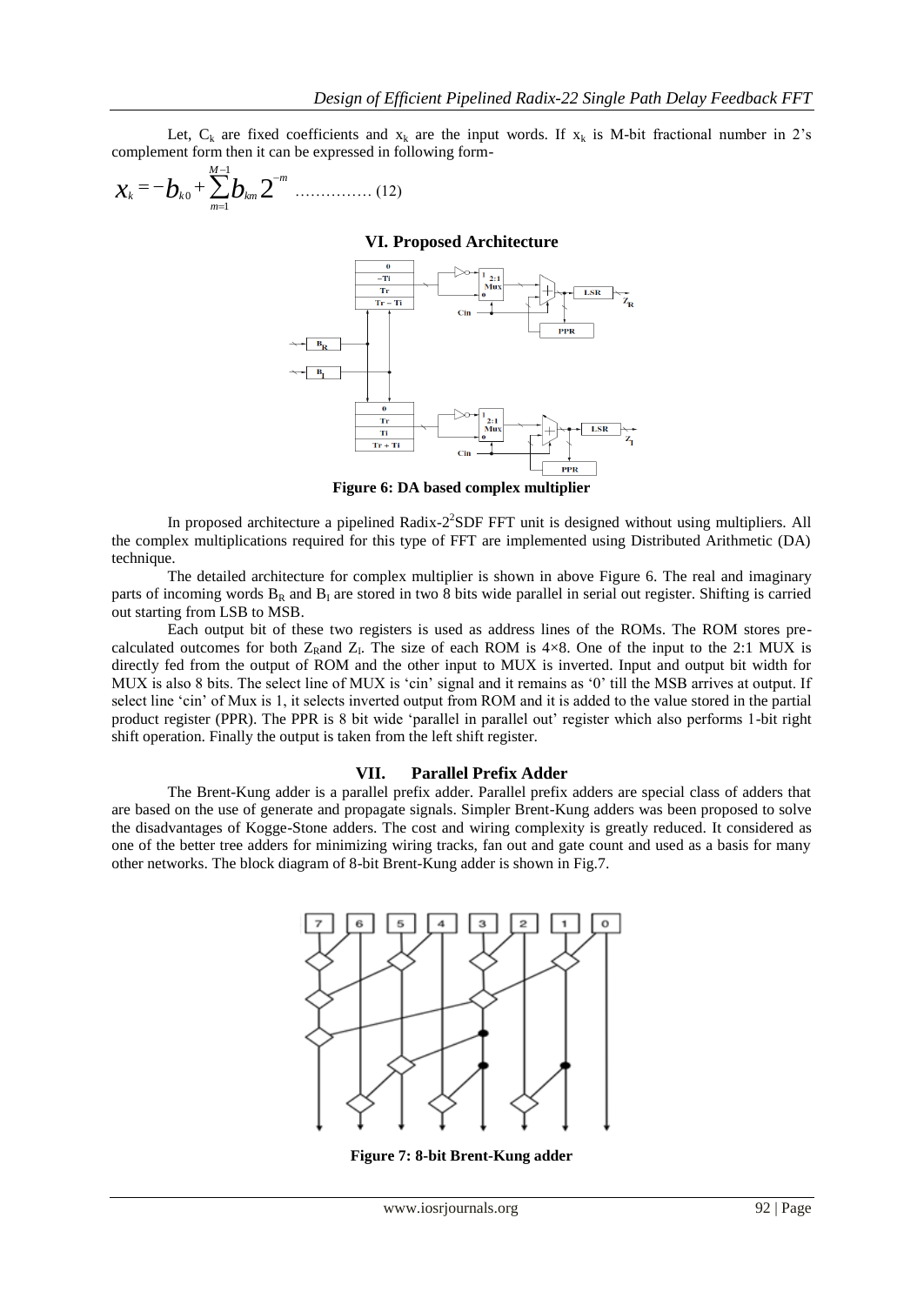## **VIII. Result And Discussion**

The design of Single Path Delay Feedback FFT was modeled in VERILOG by making use of a module based structure approach. Both the SDF FFT were designed and synthesized by using Xilinx-13.2 version on Spartan-3 device. All the operation can be simulated at one time; the behavioural simulation is done by executing the test bench file.

| Parameters       | <b>Existing Complex</b><br>Multiplier | <b>Proposed Complex</b><br>Multiplier |  |  |
|------------------|---------------------------------------|---------------------------------------|--|--|
| No. of<br>slices | 100                                   | 25                                    |  |  |
| Delay $(ns)$     | 20.071                                | 14.945                                |  |  |

**Table I. Comparison between conventional and proposed complex multiplier** 

Table I. shows the comparison between existing and proposed complex multiplier. There is a huge difference between existing and proposed complex multiplier because in existing we have used multiplier blocks but in case of proposed, it is without the use of multiplier, it is basically made up of registers. And register takes less area when compared with the multiplier. Reduction in delay, because of the use of parallel prefix adder.

**Table II. Comparison between existing and proposed butterfly structure**

| Type of model         | Parameters    | Butterfly-I | Butterfly-II |
|-----------------------|---------------|-------------|--------------|
| <b>Existing Model</b> | No. of slices | 232         | 421          |
|                       |               |             |              |
|                       | Delay $(ns)$  | 18.004      | 25.034       |
| Proposed              | No. of slices | 215         | 420          |
| Model                 | Delay $(ns)$  | 14.495      | 17.945       |

|  |  | Table III. Comparison between existing and proposed R-2 <sup>2</sup> SDF FFT |  |
|--|--|------------------------------------------------------------------------------|--|
|  |  |                                                                              |  |

| Type of model | No. of slices | Delay $(ns)$ | No. of inputs |
|---------------|---------------|--------------|---------------|
| Existing      | 2584          | 28.813       | 16X16         |
| Proposed      | 2317          | 17.945       | 16X16         |

From above table it can be seen that, proposed FFT is better in terms of area and delay when compared with existing one.

## **IX. Conclusion**

**A** multiplier less pipelined Radix-2 2 Single Path Delay Feedback FFT has been described in this paper. Mainly area and delay are considered for performance evaluation needed by the SDF FFT. Distributed Arithmetic based complex multiplier has been used as a proposed model.

Considering the symmetric property of twiddle factors in FFT, we have designed a distributed arithmetic based complex multiplier such that the size of twiddle factor is significantly shrunk. A new approach is proposed in this paper to reduce the area and delay of SDF FFT. The replacement of DA based complex multiplier with parallel prefix adder in place of conventional complex multiplier offers great advantage. This result shows that our design owns less area as well as less delay as compared to the existing one. Of course, our proposed architecture can also be adapted to high-point FFT applications, with lower size of twiddle-factor ROM"s.

#### **References**

- [1]. Xue LIU, Feng YU, Ze-ke WANG, "A pipelined architecture for normal I/O order FFT", Journal of Computers & Electronics, Springer online publication, Vol.12, No.1, pp. 76-82, May2011
- [2]. K.Harikrishna, T.Rama Rao and Vladimir A. Labay, "A Radix-2<sup>2</sup> Pipeline FFT for Ultra Wide Band Technology", International Conference on computer & Network Technology (ICCNT), conference proceedings published by World Scientific Press, Singapore. Chennai, India, July 24-28, 2009
- [3]. Sunil P. Joshi, Roy Paily, "Distributed Arithmetic Based Split- Radix FFT", Journal of Signal Processing System, Springer, Online Publication, 31 May 2013
- [4]. Omri and Bouallegue, "New Transmission Scheme for MIMO-OFDM System", International Journal of Next-Generation